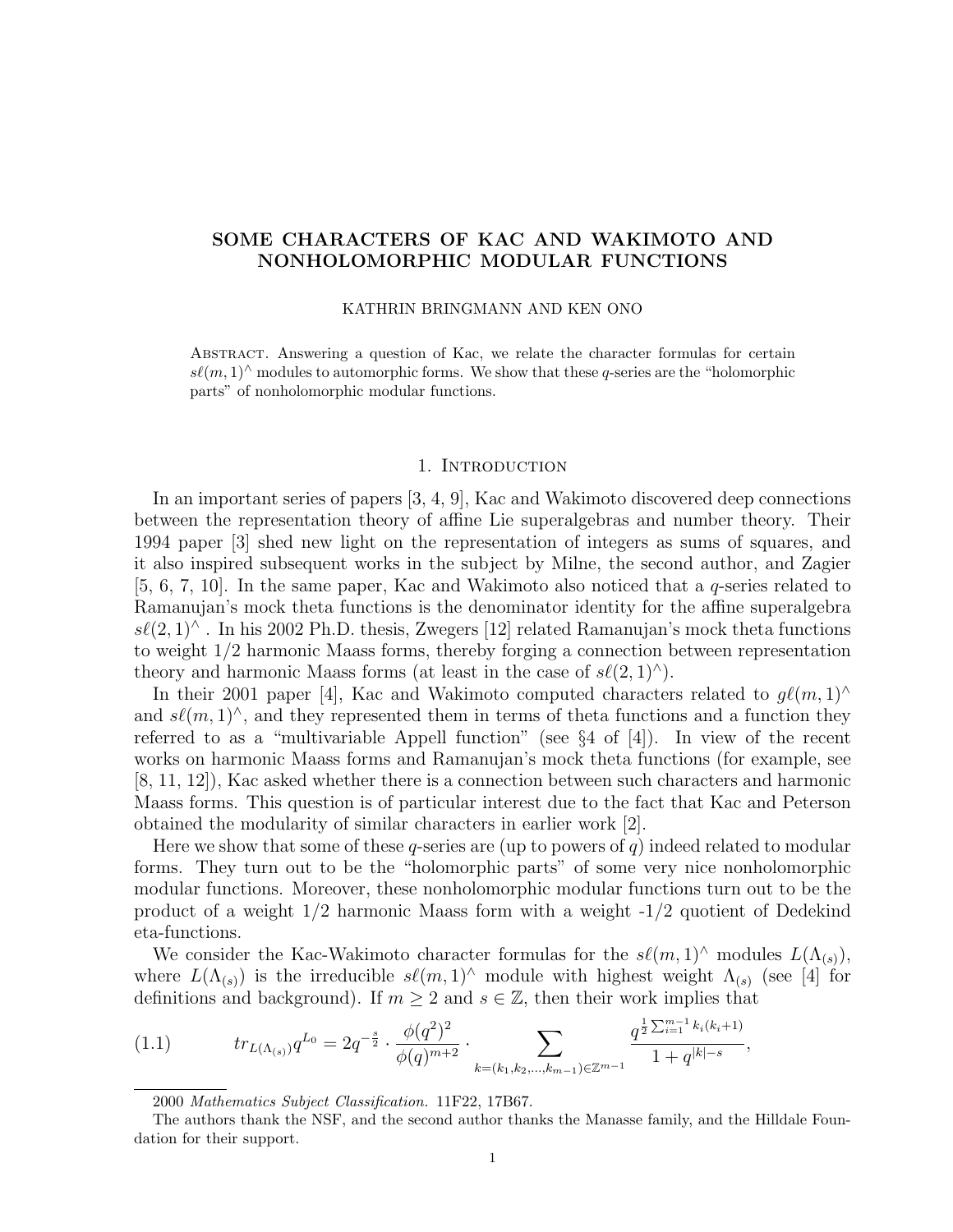where  $|k| := \sum_{i=1}^{m-1} k_i$  and

$$
\phi(q) := \prod_{n=1}^{\infty} (1 - q^n).
$$

To emphasize the fact that we are working directly with Fourier expansions, we define a related series  $K_{r,s}(\tau)$ , where  $q := e^{2\pi i \tau}$  and  $\tau \in \mathbb{H}$ . If  $r \geq 1$  and  $s \in \mathbb{Z}$ , then let

(1.2) 
$$
K_{r,s}(\tau) := q^{-\frac{s}{2}} \frac{\eta^2(2\tau)}{\eta^{r+3}(\tau)} \sum_{k=(k_1,\dots,k_r) \in \mathbb{Z}^r} \frac{q^{\frac{1}{2}\sum_{i=1}^r k_i(k_i+1)}}{1+q^{\sum_{i=1}^r k_i-s}},
$$

where  $\eta(\tau) := q^{\frac{1}{24}} \prod_{n=1}^{\infty} (1 - q^n)$  is Dedekind's weight 1/2 modular form. Since we have that

$$
K_{m-1,s}(\tau) = \frac{q^{\frac{1}{12} - \frac{m}{24}}}{2} tr_{L(\Lambda_{(s)})} q^{L_0},
$$

it suffices to relate the  $K_{r,s}(\tau)$  to weight 0 nonholomorphic modular forms, the nonholomorphic modular functions.

To this end, for  $\tau \in \mathbb{H}$  and  $u \in \mathbb{C}$ , let  $c := \text{Im}(u)/\text{Im}(\tau)$ , and define the real analytic function  $R(u; \tau)$  by

(1.3) 
$$
R(u; \tau) := \sum_{\nu \in \mathbb{Z} + \frac{1}{2}} (-1)^{\nu - \frac{1}{2}} \left\{ \text{sgn}(\nu) - E\left( (\nu + c) \sqrt{2\text{Im}(\tau)} \right) \right\} e^{-2\pi i \nu u} q^{-\nu^2/2},
$$

where

$$
E(x) := 2 \int_0^x e^{-\pi u^2} du = \text{sgn}(x)(1 - \beta(x^2)),
$$

and  $\beta(x) := \int_x^{\infty} u^{-\frac{1}{2}} e^{-\pi u} du$ . For integers a, b, c and d, with  $cd > 0$ , we define the weight 1/2 theta function

(1.4) 
$$
\vartheta(a, b, c, d; \tau) := \sum_{n \in \mathbb{Z}} q^{\frac{cd}{2} \left(n + \frac{a}{c} + \frac{b}{d}\right)^2}.
$$

These theta functions are related to the classical theta function

$$
\vartheta(u;\tau) := \sum_{\nu \in \mathbb{Z}+\frac{1}{2}} e^{\pi i \nu^2 \tau + 2\pi i \nu \left(u + \frac{1}{2}\right)}
$$

by the identity

$$
\vartheta(a,b,c,d;\tau) = q^{\frac{cd}{2}\left(\frac{a}{c} + \frac{b}{d} - \frac{1}{2}\right)^2} \vartheta\left(\left(ad + bc - \frac{cd}{2}\right)\tau - \frac{1}{2}; cd\tau\right).
$$

For each  $r \geq 1$ , we define the finite cone  $D_r$  in  $\mathbb{Z}^r$ 

$$
(1.5) \t Dr := \{d = (d_1, d_2, d_3, \dots, d_r) \in \mathbb{Z}^r : 0 \le d_i \le i - 1 \text{ for each } 1 \le i \le r\}.
$$

For each  $d = (d_1, d_2, d_3, \ldots, d_r) \in D_r$ , we define

$$
\widetilde{\vartheta}_d(\tau) := \prod_{i=1}^{r-1} \vartheta(d_i, -d_{i+1}, i, i+1; \tau).
$$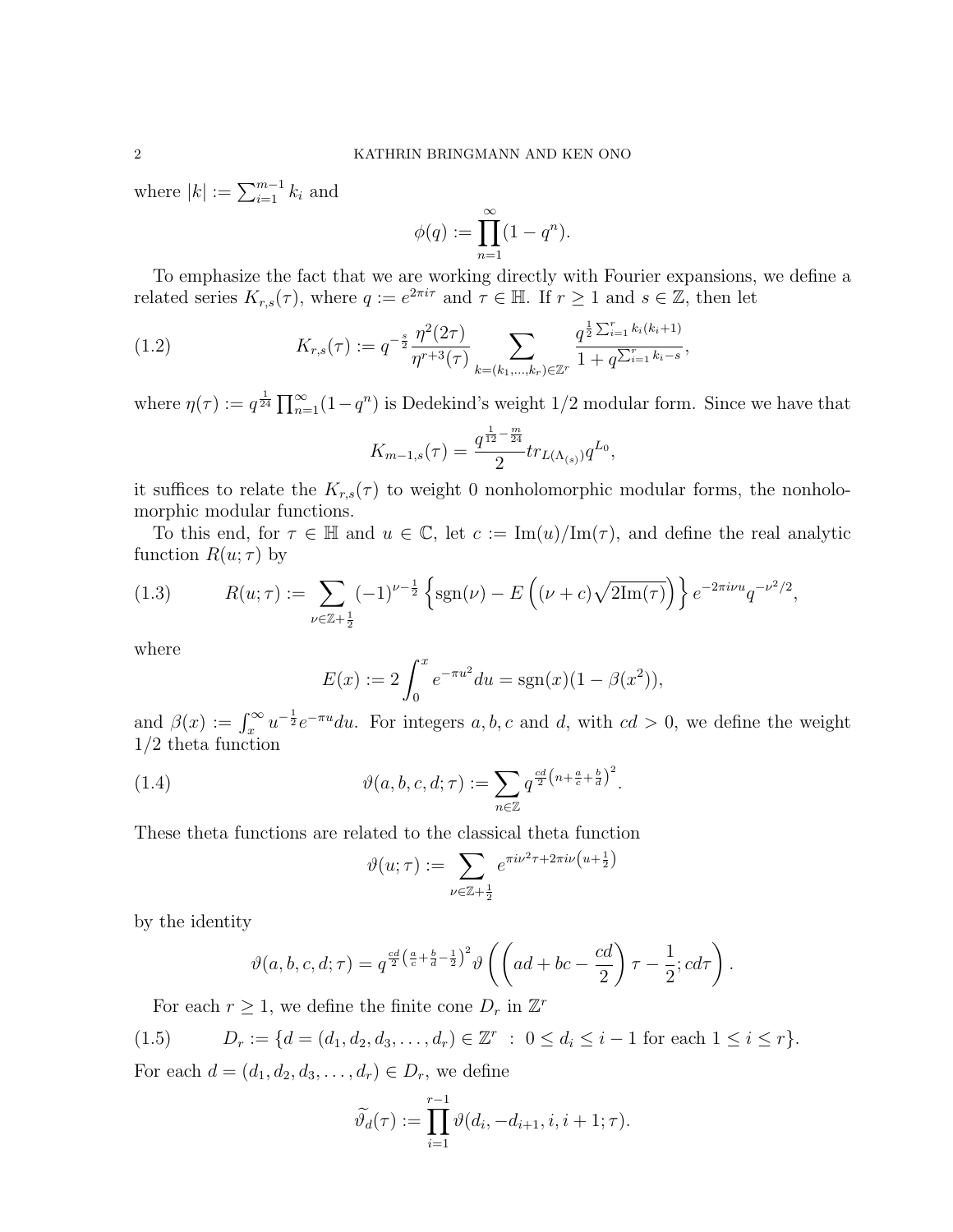Then we define the weight  $-1/2$  modular form  $\Theta_r(\tau)$  by

(1.6) 
$$
\Theta_r(\tau) := \frac{\eta(2\tau)^2}{\eta(\tau)^{r+3}} \cdot \sum_{d=(d_1,\dots,d_r)\in D_r} \widetilde{\vartheta}_d(\tau) \cdot q^{\frac{d_r^2}{2r}} \vartheta \left(\frac{1}{2} - d_r \tau; r\tau\right).
$$

Remark. For  $r = 1$  notice that  $D_1 := \{d = (d_1) = (0)\}\$ , and that  $\widetilde{\vartheta}_d(\tau) := 1$  since empty products are taken to be 1. Therefore, it follows that

$$
\Theta_1(\tau) = \frac{\eta(2\tau)^2}{\eta(\tau)^4} \cdot \vartheta\left(\frac{1}{2};\tau\right) = -2 \cdot \frac{\eta(2\tau)^4}{\eta(\tau)^5}.
$$

This last equality follows from the classical identity that  $\vartheta\left(\frac{1}{2}\right)$  $(\frac{1}{2}, \tau) = -2 \cdot \frac{\eta(2\tau)^2}{\eta(\tau)}$  $\frac{\eta(\pi)^2}{\eta(\tau)}$ . The referee and Sander Zwegers have pointed out more generally that

$$
\Theta_r(\tau) = -2^r \frac{\eta(2\tau)^{2r+2}}{\eta(\tau)^{2r+3}}.
$$

This identity can be proven using the argument in the proof of Theorem 2.1 below. One repeats the transformations in the proof with

$$
\sum_{k=(k_1,\dots,k_r)\in\mathbb{Z}^r} q^{\frac{1}{2}\sum_{i=1}^r k_i(k_i+1)} = \left(\sum_{k\in\mathbb{Z}} q^{\frac{1}{2}k(k+1)}\right)^r = 2^r q^{-\frac{r}{8}} \cdot \frac{\eta(2\tau)^{2r}}{\eta(\tau)^r}
$$

instead of  $L_{r,s}(\tau)$ . One then obtains a q-series which equals

$$
-q^{-\frac{r}{8}}\sum_{d\in D_r}q^{\frac{d_r^2}{2r}}\vartheta\left(\frac{1}{2}-d_r\tau;r\tau\right)\widetilde{\vartheta}_d(\tau)=-q^{-\frac{r}{8}}\cdot\frac{\eta(\tau)^{r+3}}{\eta(2\tau)^2}\cdot\Theta_r(\tau).
$$

Using  $R(u; \tau)$ ,  $\Theta_r(\tau)$  and  $K_{r,s}(\tau)$ , we define

(1.7) 
$$
\widehat{K}_{r,s}(\tau) := q^{-\frac{s^2}{2r}} K_{r,s}(\tau) + \frac{1}{2} q^{-\frac{s^2}{2r}} \Theta_r(\tau) R(-s\tau; r\tau).
$$

**Theorem 1.1.** If  $r \geq 1$  and  $s \in \mathbb{Z}$ , then  $\widehat{K}_{r,s}(\tau)$  is a nonholomorphic modular function.

#### Four remarks

1) In view of the fact that  $R(-s\tau; r\tau)$  is a nonholomorphic real analytic function on  $\mathbb{H}$ , we refer to  $\Theta_r(\tau)R(-s\tau; r\tau)$  as the "nonholomorphic part" of  $\widehat{K}_{r,s}(\tau)$ . We refer to  $K_{r,s}(\tau)$  as its "holomorphic part". Consequently, we find that the Kac-Wakimoto characters  $tr_{L(\Lambda_{(s)})}q^{L_0}$ are, up to powers of  $q$ , the holomorphic parts of nonholomorphic modular functions. Strictly speaking, this notion is only correct if  $s = 0$ , since in other cases the terms we add to obtain an automorphic form also have holomorphic contributions.

2) By the remark after (1.6), we see that  $\Theta_r(\tau)$  is nonvanishing on the upper-half of the complex plane. Therefore, it follows that

$$
\frac{\widehat{K}_{r,s}(\tau)}{\Theta_r(\tau)}
$$

is a weight 1/2 harmonic Maass form.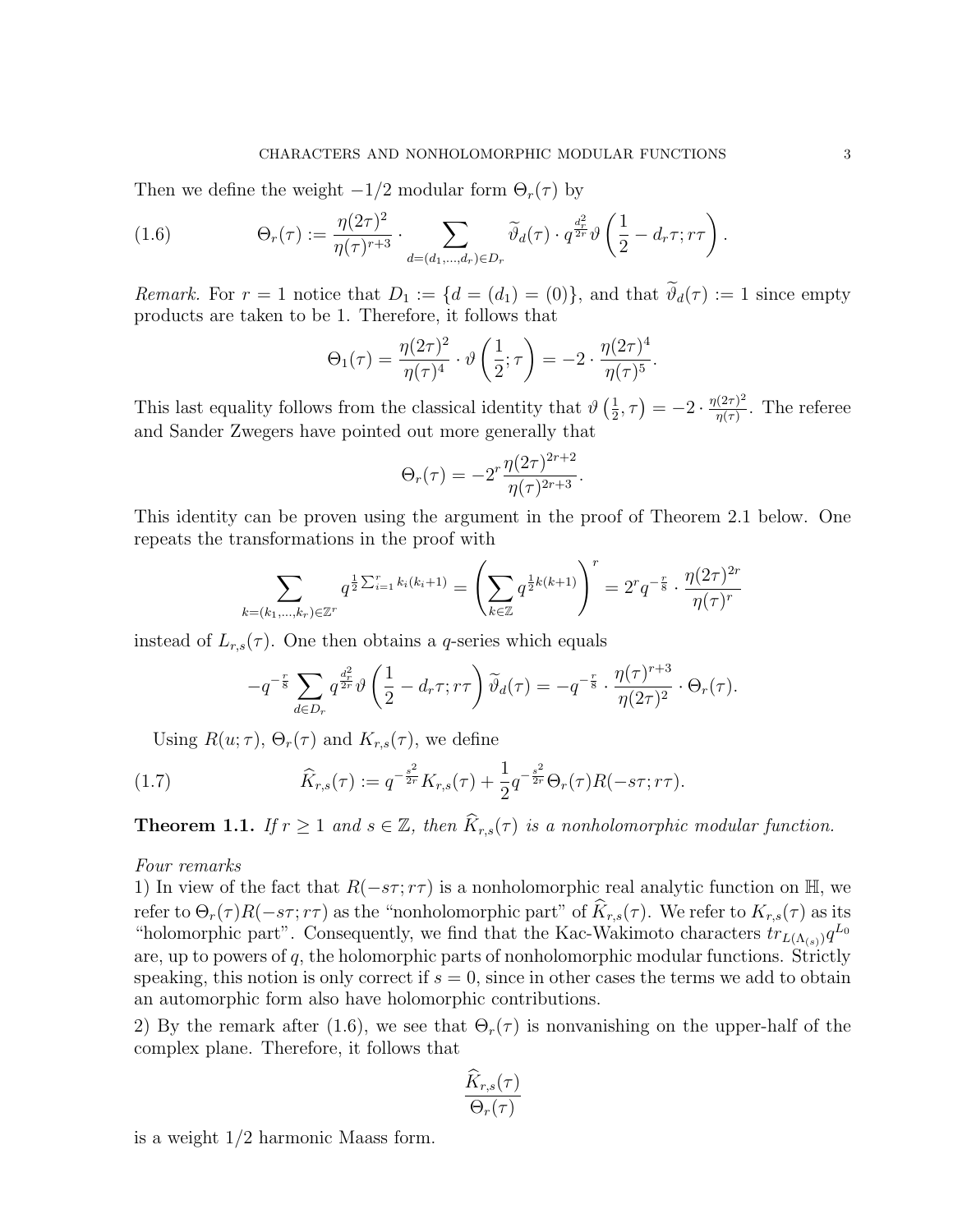3) It is now straightforward to deduce the modular transformations for  $\widehat{K}_{r,s}(\tau)$  for every element in  $SL_2(\mathbb{Z})$  using the results in § 2 and classical transformation laws for Dedekind's eta-function and the  $\vartheta_{a,b,c,d}(\tau)$ . For brevity we do not give the tedious details here.

4) Although we consider  $tr_{L(\Lambda_{(s)})}q^{L_0}$  for simplicity, we note that the general character  $chL(\Lambda_{(s)})$  for  $s\ell(m, 1)^\wedge$  may also be expressed in terms of nonholomorphic Jacobi-type forms. Using  $(4.2)$  of  $[4]$  and the *q*-series manipulations in  $\S2$  (decorated to accommodate the  $z_i$  factors), one obtains an expression involving classical theta functions and the  $\hat{\mu}$ <br>function of Zwegers. Theorem 2.4 then gives the result function of Zwegers. Theorem 2.4 then gives the result.

## 2. Proof of Theorem 1.1

Here we prove Theorem 1.1 by combining some  $q$ -series identities with work from Zwegers's thesis. We begin with some q-series identities.

2.1. *q*-series manipulations. To prove Theorem 1.1, it is enough to consider

$$
L_{r,s}(\tau) := \sum_{k=(k_1,\dots,k_r)\in\mathbb{Z}^r} \frac{q^{\frac{1}{2}\sum_i k_i(k_i+1)}}{1+q^{-s+\sum_i k_i}}.
$$

We define

$$
\mu_{d,r,s}(\tau) \quad := \quad q^{-\frac{d}{2} + \frac{d^2}{2r}} \sum_{n \in \mathbb{Z}} \frac{q^{\frac{rn}{2}(n+1) - dn}}{1 + q^{rn - d - s}}.
$$

Theorem 2.1. We have

$$
L_{r,s}(\tau) = \sum_{d=(d_1,\cdots,d_r)\in D_r} \widetilde{\vartheta}_d(\tau) \mu_{d_r,r,s}(\tau).
$$

For the proof of Theorem 2.1, we require the following lemma.

**Lemma 2.2.** For  $j \geq 2$ ,  $M \in \mathbb{R}$ ,  $k_j \in \mathbb{Z}$ , and  $d_j \in \mathbb{R}$ , we define (2.8)

$$
a_j := \frac{j(j+1)}{2} \left( k_j + \frac{d_j}{j} - \frac{1}{j+1} (k_{j+1} - M) \right)^2 - \frac{j}{2(j+1)} (k_{j+1} - M)^2 + (k_{j+1}^2 - Mk_{j+1}).
$$

Then under the change of variables

$$
k_{j+1} \mapsto (j+1)k_{j+1} + d_{j+1} + M,
$$
  
\n
$$
k_j \mapsto k_j + k_{j+1}
$$

 $a_i$  becomes

$$
\frac{j(j+1)}{2}\left(k_j+\frac{d_j}{j}-\frac{d_{j+1}}{j+1}\right)^2+\frac{(j+1)(j+2)}{2}\left(k_{j+1}+\frac{d_{j+1}}{j+1}+\frac{M}{j+2}\right)^2-\frac{M^2(j+1)}{2(j+2)}.
$$

*Proof.* Under the transformation the  $a_j$  become

$$
\frac{j(j+1)}{2}\left(k_j+\frac{d_j}{j}-\frac{d_{j+1}}{j+1}\right)^2-\frac{j}{2(j+1)}((j+1)k_{j+1}+d_{j+1})^2+\left((j+1)k_{j+1}+\frac{M}{2}+d_{j+1}\right)^2-\frac{M^2}{4}.
$$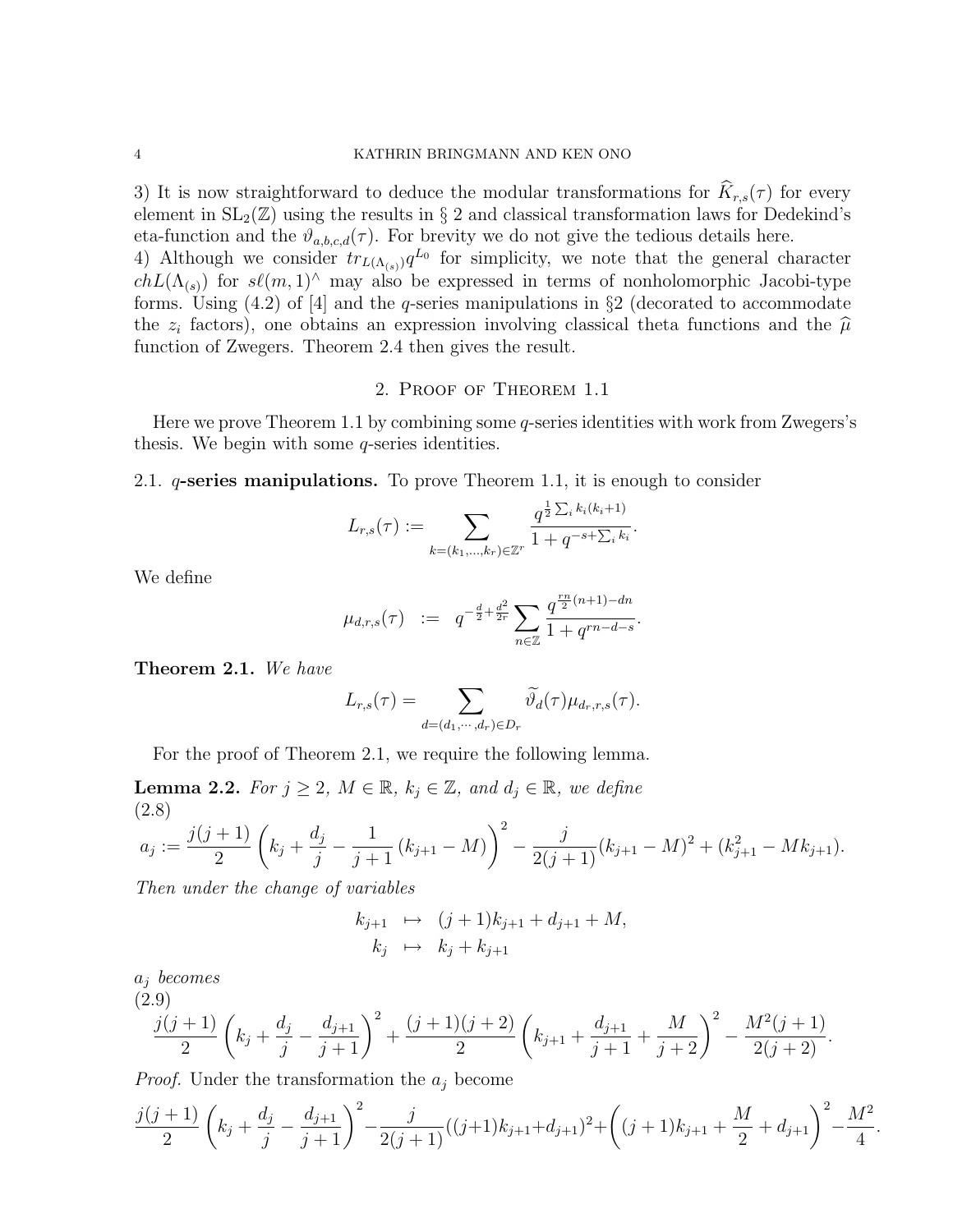The first term is the first term of (2.9). We simplify the remaining terms as

$$
\frac{(j+1)(j+2)}{2}k_{j+1}^{2} + (j+2)d_{j+1}k_{j+1} + (j+1)Mk_{j+1} + \frac{j+2}{2(j+1)}d_{j+1}^{2} + Md_{j+1}
$$
\n
$$
= \frac{(j+1)(j+2)}{2}\left(k_{j+1} + \frac{d_{j+1}}{j+1} + \frac{M}{j+2}\right)^{2} - \frac{M^{2}(j+1)}{2(j+2)}
$$

which gives the claim.  $\Box$ 

*Proof of Theorem 2.1.* The claim is simple in the case that  $r = 1$ . Therefore, we assume that  $r \geq 2$ . We make the change of variables  $k_r \mapsto k_r - \sum_{i=1}^{r-1} k_i$ . This transforms the series into

$$
L_{r,s}(\tau) = \sum_{k=(k_1,\ldots,k_r)\in\mathbb{Z}^r} \frac{q^{\frac{1}{2}k_r(k_r+1)+\sum_{i=1}^{r-1} \left(k_i^2-k_rk_i+k_i\sum_{\ell=i+1}^{r-1} k_\ell\right)}}{1+q^{-s+k_r}}
$$

We now make several changes of variables which do not change the denominator of this series. We start with the exponent

$$
\frac{1}{2}k_r(k_r+1) + \sum_{i=1}^{r-1} \left(k_i^2 - k_r k_i + k_i \sum_{\ell=i+1}^{r-1} k_\ell\right).
$$

Firstly we let for  $r > 2$ 

(2.10) 
$$
k_2 \mapsto 2k_2 + k_r - \sum_{\ell=3}^{r-1} k_{\ell} + d_2,
$$

$$
k_1 \mapsto k_1 - k_2,
$$

where  $0 \leq d_2 \leq 1$ . The only terms that are changed by this change of variables are

$$
\left(k_2^2 - k_r k_2 + k_2 \sum_{\ell=3}^{r-1} k_\ell\right) + \left(k_1^2 - k_r k_1 + k_1 \sum_{\ell=2}^{r-1} k_\ell\right)
$$
  
=  $\left(k_2 + \frac{K}{2}\right)^2 - \frac{K^2}{4} + \left(k_1 + \frac{1}{2}(k_2 + K)\right)^2 - \frac{1}{4}(k_2 + K)^2$ ,

where  $K := -k_r + \sum_{\ell=3}^{r-1} k_\ell$ . Now the change of variables (2.10) yields the expression

$$
\left(2k_2 - \frac{K}{2} + d_2\right)^2 - \frac{K^2}{4} + \left(k_1 + \frac{d_2}{2}\right)^2 - \frac{1}{4}\left(2k_2 + d_2\right)^2 = \left(k_1 + \frac{d_2}{2}\right)^2 + 3\left(k_2 + \frac{d_2}{2} - \frac{K}{3}\right)^2 - \frac{K^2}{3}.
$$

Thus the whole exponent equals

$$
\frac{1}{2}k_r(k_r+1) + \sum_{i=3}^{r-1} \left(k_i^2 - k_r k_i + k_i \sum_{l=i+1}^{r-1} k_l\right) + \left(k_1 + \frac{d_2}{2}\right)^2 + 3\left(k_2 + \frac{d_2}{2} + \frac{1}{3}\left(k_r - \sum_{j=3}^{r-1} k_j\right)\right)^2 - \frac{1}{3}\left(k_r - \sum_{j=3}^{r-1} k_j\right)^2.
$$

.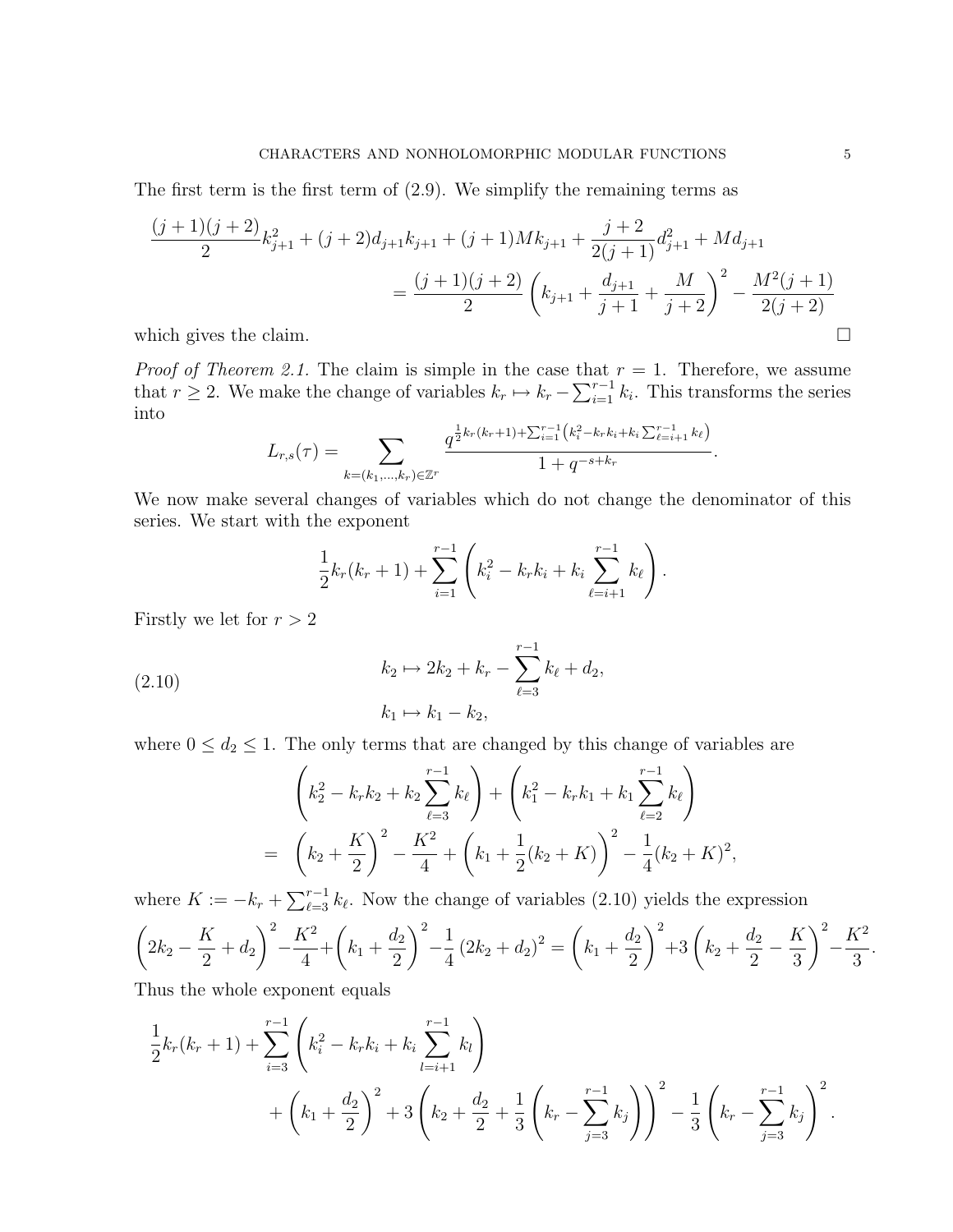We now apply successively for  $2 \leq j \leq r-2$  the transformations

$$
k_{j+1} \mapsto (j+1)k_{j+1} + d_{j+1} + k_r - \sum_{\ell=j+2}^{r-1} k_{\ell},
$$
  

$$
k_j \mapsto k_j + k_{j+1},
$$

with  $0 \leq d_{j+1} \leq j$ . We claim that after the jth step the exponent equals

$$
(2.11) \frac{k_r}{2}(k_r+1) + \sum_{i=j+2}^{r-1} \left(k_i^2 - k_r k_i + k_i \sum_{\ell=i+1}^{r-1} k_\ell\right) + \frac{(j+1)(j+2)}{2}\left(k_{j+1} + \frac{d_{j+1}}{j+1} - \frac{1}{j+2}\left(-k_r + \sum_{\ell=j+2}^{r-1} k_\ell\right)\right)^2 - \frac{j+1}{2(j+2)}\left(-k_r + \sum_{\ell=j+2}^{r-1} k_\ell\right)^2 + \frac{j(j+1)}{2}\left(k_j + \frac{d_j}{j} - \frac{d_{j+1}}{j+1}\right)^2 + \dots + 3\left(k_2 + \frac{d_2}{2} - \frac{d_3}{3}\right)^2 + \left(k_1 + \frac{d_2}{2}\right)^2.
$$

To see this, we use induction over j and Lemma 2.2. We first consider the case  $j = 2$ . The only terms influenced by the change of variables are

$$
\left(k_3^2 - k_r k_3 + k_3 \sum_{\ell=4}^{r-1} k_\ell\right) + 3\left(k_2 + \frac{d_2}{2} + \frac{1}{3}\left(k_r - \sum_{\ell=3}^{r-1} k_\ell\right)\right)^2 - \frac{1}{3}\left(k_r - \sum_{\ell=3}^{r-1} k_\ell\right)^2.
$$

Equation (2.11) for  $j = 2$  follows from Lemma 2.2 with  $j = 2$  and  $M = k_r - \sum_{\ell=4}^{r-1} k_\ell$ . Next we assume that (2.11) is true for j and we show that it holds also for  $j+1$ . The only terms that play a role in the change of variables are

$$
\left(k_{j+2}^{2} - k_{r}k_{j+2} + k_{j+2} \sum_{\ell=j+3}^{r-1} k_{\ell}\right) + \frac{(j+1)(j+2)}{2}\left(k_{j+1} + \frac{d_{j+1}}{j+1} + \frac{1}{j+2}\left(k_{r} - \sum_{\ell=j+2}^{r-1} k_{\ell}\right)\right)^{2} - \frac{j+1}{2(j+2)}\left(-k_{r} + \sum_{\ell=j+2}^{r-1} k_{\ell}\right)^{2}.
$$

The claim now follows from Lemma 2.2 with  $j + 1$  instead of j and  $M = k_r - \sum_{\ell=j+3}^{r-1} k_{\ell}$ . Thus we have after all the above described transformations the exponent

$$
k_{r} = 1.1 \times 10^{10} \text{ m/s}^2 \text{ m}^2 \text{ m}^2 \text{ m}^2 \text{ m}^2 \text{ m}^2 \text{ m}^2 \text{ m}^2 \text{ m}^2 \text{ m}^2 \text{ m}^2 \text{ m}^2 \text{ m}^2 \text{ m}^2 \text{ m}^2 \text{ m}^2 \text{ m}^2 \text{ m}^2 \text{ m}^2 \text{ m}^2 \text{ m}^2 \text{ m}^2 \text{ m}^2 \text{ m}^2 \text{ m}^2 \text{ m}^2 \text{ m}^2 \text{ m}^2 \text{ m}^2 \text{ m}^2 \text{ m}^2 \text{ m}^2 \text{ m}^2 \text{ m}^2 \text{ m}^2 \text{ m}^2 \text{ m}^2 \text{ m}^2 \text{ m}^2 \text{ m}^2 \text{ m}^2 \text{ m}^2 \text{ m}^2 \text{ m}^2 \text{ m}^2 \text{ m}^2 \text{ m}^2 \text{ m}^2 \text{ m}^2 \text{ m}^2 \text{ m}^2 \text{ m}^2 \text{ m}^2 \text{ m}^2 \text{ m}^2 \text{ m}^2 \text{ m}^2 \text{ m}^2 \text{ m}^2 \text{ m}^2 \text{ m}^2 \text{ m}^2 \text{ m}^2 \text{ m}^2 \text{ m}^2 \text{ m}^2 \text{ m}^2 \text{ m}^2 \text{ m}^2 \text{ m}^2 \text{ m}^2 \text{ m}^2 \text{ m}^2 \text{ m}^2 \text{ m}^2 \text{ m}^2 \text{ m}^2 \text{ m}^2 \text{ m}^2 \text{ m}^2 \text{ m}^2 \text{ m}^2 \text{ m}^2 \text{ m}^2 \text{ m}^2 \text{ m}^2 \text{ m}^2 \text{ m}^2 \text{ m}^2 \text{ m}^2 \text{ m}^2 \text{ m}^2 \text{ m}^2 \text{ m}^2 \text{ m}^2 \text{ m}^2 \text{ m}^2 \text{ m}^2 \text{ m}^2 \text{ m}^2 \text{ m}^2 \text{ m}^2 \text{ m}^2 \text{ m}^2 \text{ m}^2 \text{ m}
$$

$$
\frac{k_r}{2}(k_r+1) + \frac{r(r-1)}{2}\left(k_{r-1} + \frac{d_{r-1}}{r-1} + \frac{k_r}{r}\right)^2 - \frac{(r-1)}{2r}k_r^2 + \left(k_1 + \frac{d_2}{2}\right)^2 + \frac{1}{2}\sum_{\ell=2}^{r-2}\ell(\ell+1)\left(k_\ell + \frac{d_\ell}{\ell} - \frac{d_{\ell+1}}{\ell+1}\right)^2.
$$

We make the change of variables for  $r \geq 2$ 

$$
k_r \mapsto rk_r - d_r,
$$
  

$$
k_{r-1} \mapsto k_{r-1} - k_r.
$$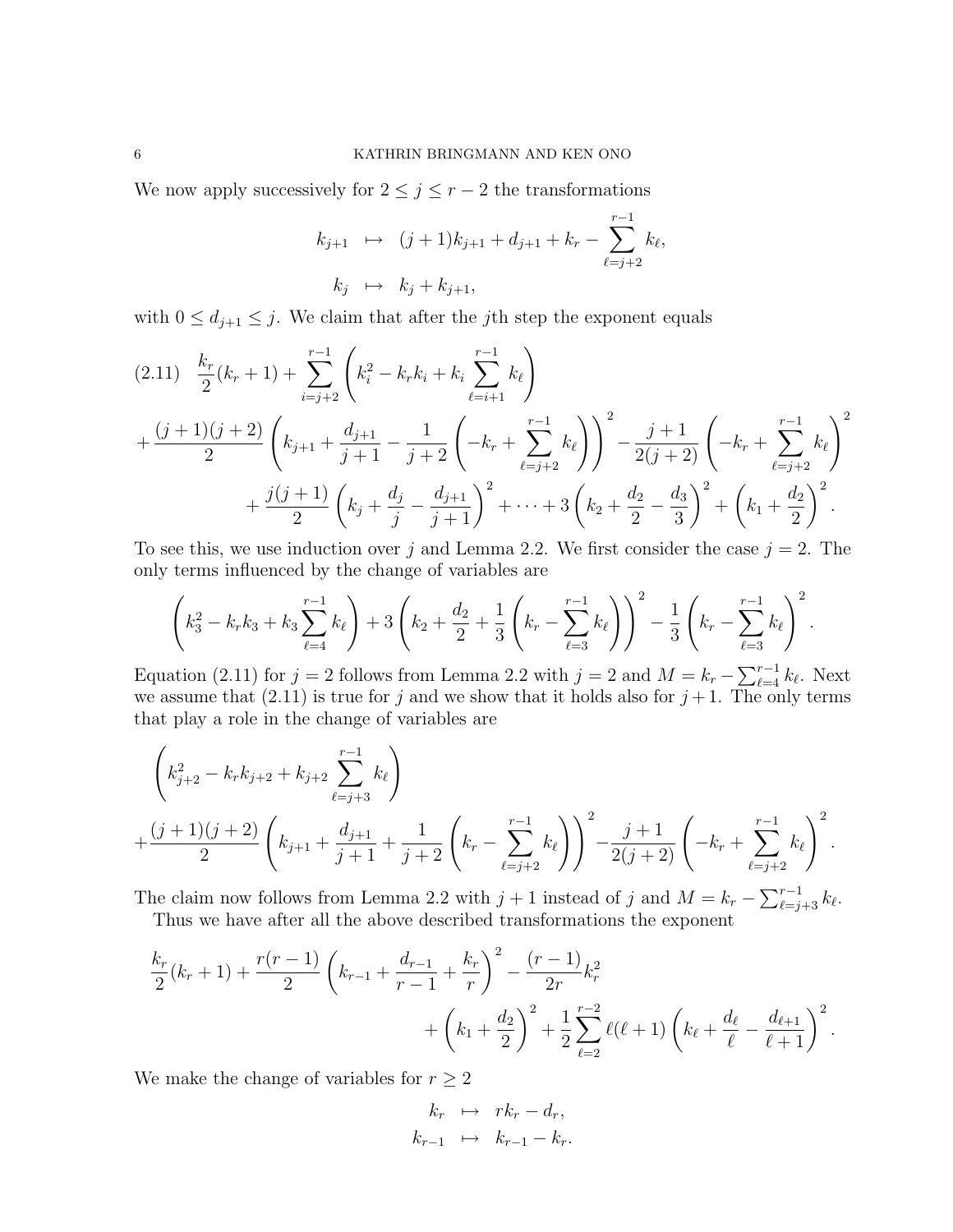Only the following terms play a role:

$$
\frac{k_r}{2}(k_r+1) + \frac{r(r-1)}{2} \left(k_{r-1} + \frac{d_{r-1}}{r-1} + \frac{k_r}{r}\right)^2 - \frac{(r-1)}{2r}k_r^2
$$
\n
$$
= \frac{1}{2r} \left(k_r + \frac{r}{2}\right)^2 - \frac{r}{8} + \frac{(r-1)r}{2} \left(k_{r-1} + \frac{d_{r-1}}{r-1} + \frac{k_r}{r}\right)^2.
$$

Making the above described change of variables transforms this term into

$$
\frac{(r-1)r}{2}\left(k_{r-1}+\frac{d_{r-1}}{r-1}-\frac{d_r}{r}\right)^2+\frac{rk_r^2}{2}-d_rk_r+\frac{rk_r}{2}+\frac{d_r^2}{2r}-\frac{d_r}{2}.
$$

This yields that  $L_{r,s}(\tau)$  equals

$$
\sum_{0 \le d_i \le i-1} \sum_{k_i \in \mathbb{Z}} \frac{q^{\frac{rk_r^2}{2}-d_r k_r + \frac{rk_r}{2} + \frac{d_r^2}{2r} - \frac{d_r}{2} + \frac{1}{2} \sum_{\ell=2}^{r-1} \ell(\ell+1) \left(k_\ell + \frac{d_\ell}{\ell} - \frac{d_{\ell+1}}{\ell+1}\right)^2 + \left(k_1 + \frac{d_2}{2}\right)^2}}{1 + q^{rk_r - s - d_r}}.
$$

The theorem now follows easily from the definition of  $\widetilde{\vartheta}_d(\tau)$  and  $\mu_{d_r,r,s}(\tau)$ .

2.2. Zwegers's  $\mu$ -function and the proof of Theorem 1.1. In his thesis, Zwegers constructed weight 1/2 harmonic Maass forms by making use of the transformation properties of Lerch sums. We briefly recall some of his important results.

For  $\tau \in \mathbb{H}$ ,  $u, v \in \mathbb{C} \setminus (\mathbb{Z}\tau + \mathbb{Z})$ , Zwegers defined the function

(2.12) 
$$
\mu(u, v; \tau) := \frac{z^{1/2}}{\vartheta(v; \tau)} \cdot \sum_{n \in \mathbb{Z}} \frac{(-w)^n q^{n(n+1)/2}}{1 - zq^n}
$$

where  $z := e^{2\pi i u}$ ,  $w := e^{2\pi i v}$ ,  $q := e^{2\pi i \tau}$ . Zwegers (see §1.3 of [12]) proved that  $\mu(u, v; \tau)$ satisfies the following transformations.

,

Lemma 2.3. Assuming the notation above, we have that

$$
\mu(u, v; \tau) = \mu(v, u; \tau),
$$

$$
\mu(u + 1, v; \tau) = -\mu(u, v; \tau),
$$

$$
z^{-1}wq^{-\frac{1}{2}}\mu(u + \tau, v; \tau) = -\mu(u, v; \tau) - iz^{-\frac{1}{2}}w^{\frac{1}{2}}q^{-\frac{1}{8}},
$$

$$
\mu(u, v; \tau + 1) = \zeta_8^{-1}\mu(u, v; \tau) \qquad (\zeta_N := e^{2\pi i/N})
$$

$$
(\tau/i)^{-\frac{1}{2}}e^{\pi i(u-v)^2/\tau}\mu\left(\frac{u}{\tau}, \frac{v}{\tau}; -\frac{1}{\tau}\right) = -\mu(u, v; \tau) + \frac{1}{2i}h(u - v; \tau),
$$

where

$$
h(z;\tau) := \int_{-\infty}^{\infty} \frac{e^{\pi i x^2 \tau - 2\pi x z} dx}{\cosh \pi x}.
$$

Lemma 2.3 shows that  $\mu(u, v; \tau)$  is nearly a weight 1/2 Jacobi form, where  $\tau$  is the modular variable. Zwegers then used  $\mu$  to construct harmonic Maass forms. Using  $\mu$  and R, Zwegers defined the real analytic function

(2.13) 
$$
\widehat{\mu}(u, v; \tau) := \mu(u, v; \tau) + \frac{i}{2}R(u - v; \tau).
$$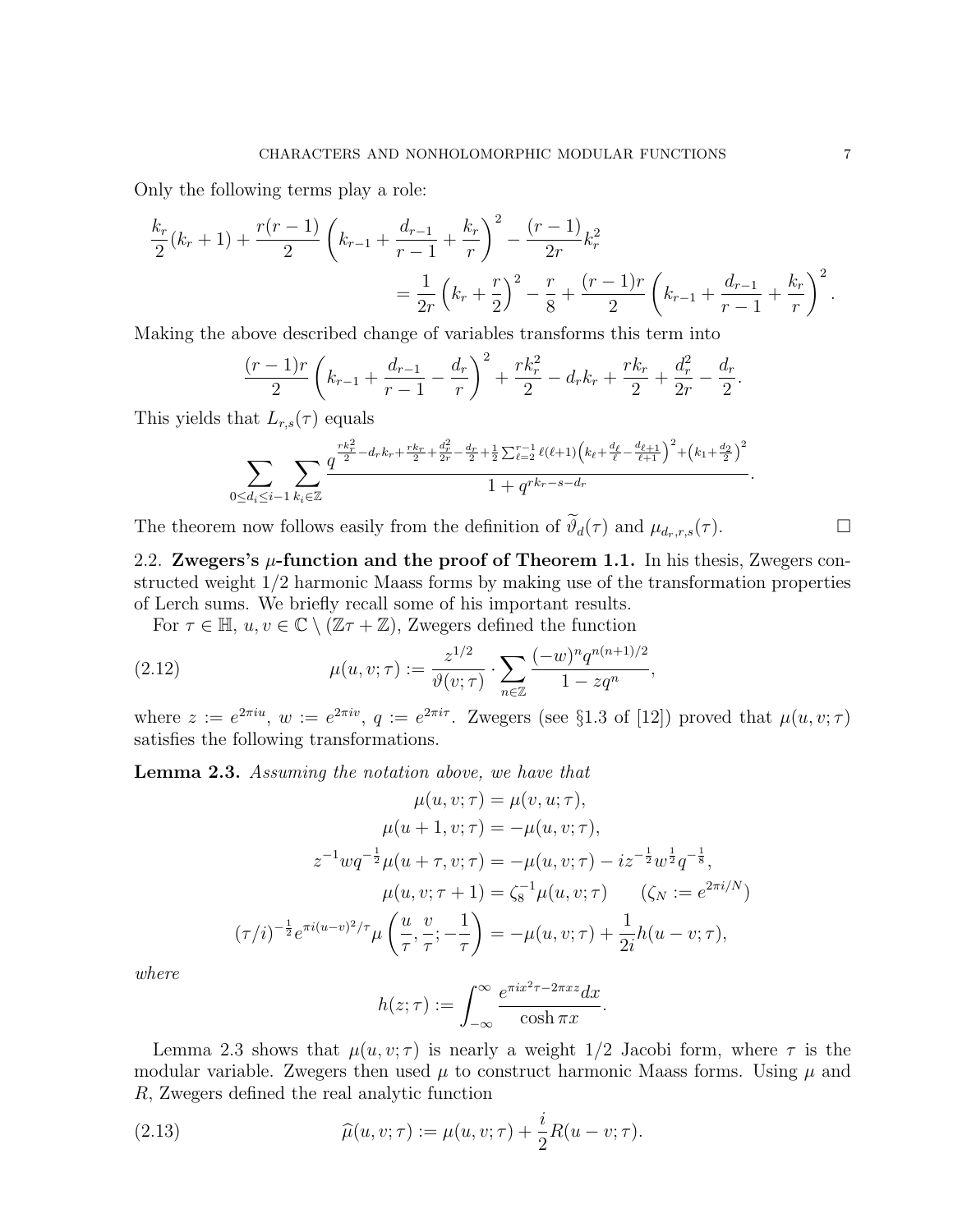At torsion points, this function specializes to give weight 1/2 harmonic Maass forms. This is apparent from the following theorem.

**Theorem 2.4.** Assuming the notation and hypotheses above, we have that

$$
\widehat{\mu}(u, v; \tau) = \widehat{\mu}(v, u; \tau),
$$
  

$$
\widehat{\mu}(u+1, v; \tau) = z^{-1} w q^{-\frac{1}{2}} \widehat{\mu}(u+\tau, v; \tau) = -\widehat{\mu}(u, v; \tau),
$$
  

$$
\zeta_8 \widehat{\mu}(u, v; \tau+1) = -(\tau/i)^{-\frac{1}{2}} e^{\pi i (u-v)^2 / \tau} \widehat{\mu}\left(\frac{u}{\tau}, \frac{v}{\tau}; -\frac{1}{\tau}\right) = \widehat{\mu}(u, v; \tau).
$$

Moreover, if  $A = \begin{pmatrix} \alpha & \beta \\ \gamma & \delta \end{pmatrix} \in SL_2(\mathbb{Z})$ , then

$$
\widehat{\mu}\left(\frac{u}{\gamma\tau+\delta}, \frac{v}{\gamma\tau+\delta}; \frac{\alpha\tau+\beta}{\gamma\tau+\delta}\right) = \chi(A)^{-3}(\gamma\tau+\delta)^{\frac{1}{2}}e^{-\pi i\gamma(u-v)^2/(\gamma\tau+\delta)} \cdot \widehat{\mu}(u,v;\tau),
$$
  

$$
\chi(A) := \eta(A\tau)/\left((\gamma\tau+\delta)^{\frac{1}{2}}\eta(\tau)\right).
$$

Proof of Theorem 1.1. For the proof, we require the fact (see Theorem 1.3 of [1]) that if  $\Phi(\tau, z)$  is a Jacobi form of weight k and index m, then for  $\lambda, \mu \in \mathbb{Q}$ ,  $q^{m\lambda^2} \Phi(\tau, \lambda \tau + \mu)$  is a modular form of weight k on some congruence subgroup. Using that  $\vartheta(u; \tau)$  is a Jacobi form of weight  $\frac{1}{2}$  and index  $\frac{1}{2}$  then yields that  $\vartheta(a, b, c, d; \tau)$  and thus  $\tilde{\vartheta}$  and  $\Theta_r$  are modular forms.

Next observe that

$$
q^{-\frac{s}{2}}\mu_{d_r,r,s}(\tau) = -iq^{\frac{d_r^2}{2r}}\vartheta\left(\frac{1}{2} - d_r\tau; r\tau\right)\mu\left(\frac{1}{2} - (s + d_r)\tau, -d_r\tau + \frac{1}{2}; r\tau\right).
$$

For brevity we consider the  $s = 0$  case. In the general case, one argues in an analogous way after first employing the elliptic transformation laws in Lemma 2.3.

Using Theorem 2.4, we see that for  $\alpha, \beta, \gamma, \delta \in \mathbb{Q}$  with  $-\frac{1}{2} < \gamma - \alpha < \frac{1}{2}$  we have

$$
q^{-\frac{1}{2}(\gamma-\alpha)^2}\mu(\gamma\tau+\delta,\alpha\tau+\beta;\tau)
$$

is the holomorphic part of a (nonholomorphic) modular form of weight  $\frac{1}{2}$ . Thus each of the functions

$$
\mu_{d_r,r,0}(\tau)\widetilde{\vartheta}_d(\tau)
$$

are holomorphic parts of nonholomorphic modular forms whose non-holomorphic part is given by

$$
\frac{1}{2}q^{\frac{d^2_r}{2r}}\widetilde{\vartheta}_d(\tau)\vartheta\left(\frac{1}{2}-d_r\tau;r\tau\right)R(0;r\tau).
$$

Note that the only nonholomorphic contribution is  $R(0;\tau\tau)$  which is independent of d. The theorem now follows directly from Theorem 2.1.

2.3. Some examples. Here we consider two examples of these results.

*Example.* We have seen that  $\Theta_1(\tau) = -2\eta(2\tau)^4/\eta(\tau)^5$ . As a consequence, Theorem 1.1 gives the following nonholomorphic modular function

$$
\widehat{K}_{1,s}(\tau) = q^{-\frac{s^2}{2}} K_{1,s}(\tau) - q^{-\frac{s^2}{2}} \frac{\eta(2\tau)^4}{\eta(\tau)^5} R(-s\tau; \tau).
$$

 $where$